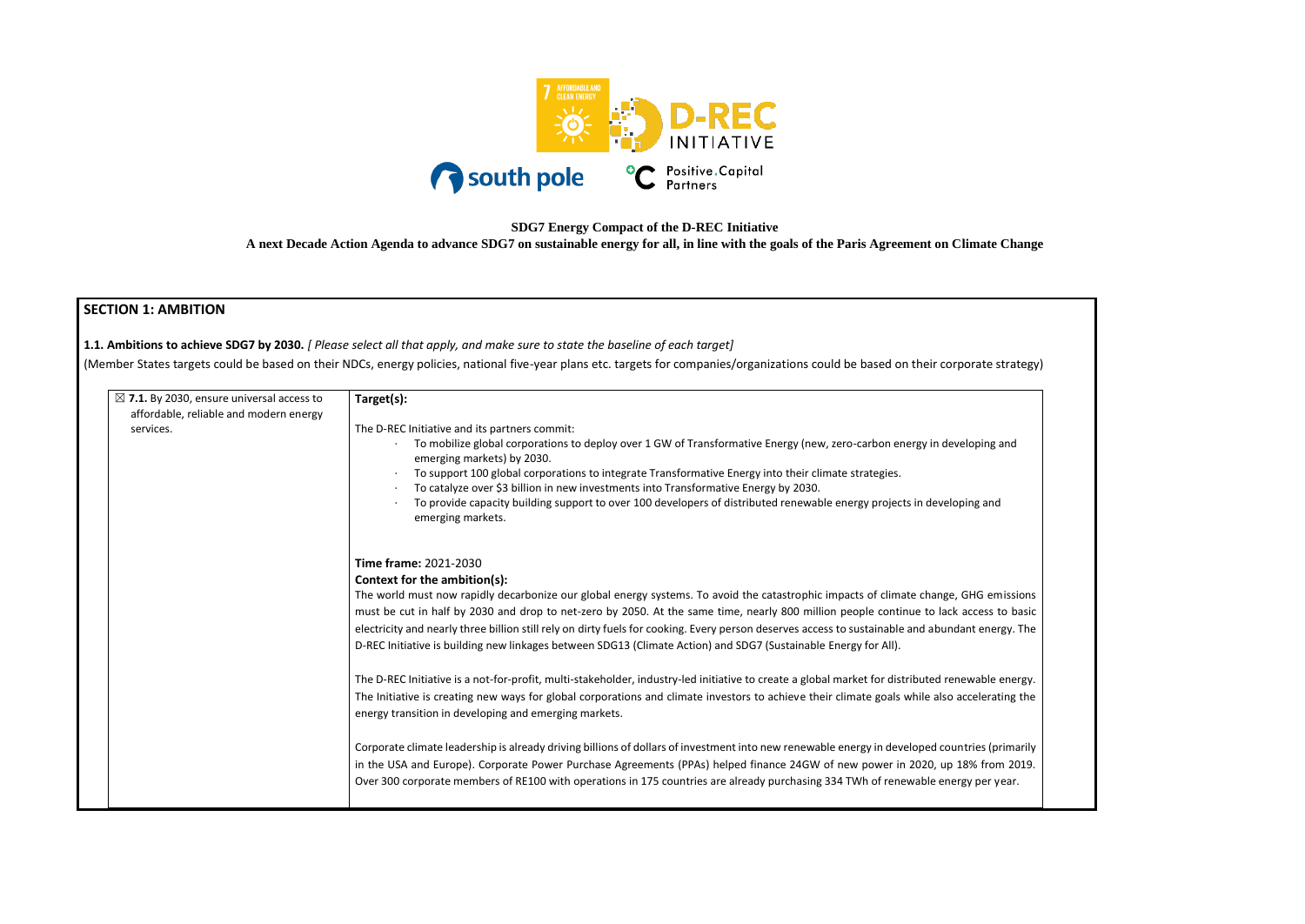|                                                                                                                                                                                                                     | Although corporate climate action is already accelerating the energy transition, these investments are currently delivering limited benefits<br>for people in developing and emerging markets. According to a new IEA report, emissions from emerging and developing countries are set<br>to grow by 5 gigatons (Gt) over the next two decades. To achieve net-zero emissions by 2050, investments in clean energy in these economies<br>must grow to \$1 trillion per year by 2030, a 7X increase over existing investment levels. Achieving universal access to electricity will require<br>annual investments of \$35 billion per year for new centralized and decentralized renewable solutions.<br>In this context we are launching PowerPositive: The Corporate Compact for Climate Justice. With this compact, we will work to ensure that<br>over 100 global corporations integrate developing and emerging markets into their RE procurement and climate strategies. We will mobilize<br>and support global corporations and climate investors to deploy 1 GW of Transformative Energy projects in developing and emerging<br>markets by 2030.<br>Transformative Energy projects are renewable energy projects that deliver outsized impact for both people and the planet. The climate<br>impact of any new renewable energy project depends on where it is being built and the carbon intensity of the electricity that it replaces or<br>displaces. Traditional corporate Power Purchase Agreements (PPAs) that add new renewables will displace, on average, 402 gCO2e/kWh<br>in the United States, or just 255 gCO2e/kWh in in Europe. Much greater climate impact can be achieved by deploying new renewables in<br>developing and emerging markets. Distributed Renewable Energy (DRE) projects in southern Africa that displace coal-fired grid electricity<br>or small-scale diesel generator, achieve 3-6 times the climate impact. |
|---------------------------------------------------------------------------------------------------------------------------------------------------------------------------------------------------------------------|--------------------------------------------------------------------------------------------------------------------------------------------------------------------------------------------------------------------------------------------------------------------------------------------------------------------------------------------------------------------------------------------------------------------------------------------------------------------------------------------------------------------------------------------------------------------------------------------------------------------------------------------------------------------------------------------------------------------------------------------------------------------------------------------------------------------------------------------------------------------------------------------------------------------------------------------------------------------------------------------------------------------------------------------------------------------------------------------------------------------------------------------------------------------------------------------------------------------------------------------------------------------------------------------------------------------------------------------------------------------------------------------------------------------------------------------------------------------------------------------------------------------------------------------------------------------------------------------------------------------------------------------------------------------------------------------------------------------------------------------------------------------------------------------------------------------------------------------------------------------------------------------------------------------------------------------------------|
|                                                                                                                                                                                                                     | There is a very strong climate case for integrating developing and emerging markets into corporate energy procurement strategies and net-<br>zero investment portfolios. The case is even stronger when we consider the opportunities to advance climate justice. DRE projects can<br>deliver power where it's needed most: on hospitals & health clinics, schools & colleges, rural communities, farms, small and medium sized<br>businesses, improving lives and livelihoods.                                                                                                                                                                                                                                                                                                                                                                                                                                                                                                                                                                                                                                                                                                                                                                                                                                                                                                                                                                                                                                                                                                                                                                                                                                                                                                                                                                                                                                                                        |
|                                                                                                                                                                                                                     | Examples of Transformative Energy projects include<br>Rural community renewable energy mini-grids that provide abundant clean energy, transforming lives and displacing dirty-burning<br>kerosene lanterns<br>Rooftop solar projects on schools and health facilities that ensure power availability for education, the refrigeration of vaccines,<br>and the delivery of essential health care services.<br>Commercial and industrial RE applications that replace and displace diesel generators, powering supply chains and productive loads<br>which support increased economic activity and new green jobs                                                                                                                                                                                                                                                                                                                                                                                                                                                                                                                                                                                                                                                                                                                                                                                                                                                                                                                                                                                                                                                                                                                                                                                                                                                                                                                                        |
| $\Box$ 7.2. By 2030, increase substantially the<br>share of renewable energy in the global<br>energy mix.                                                                                                           | Target $(s)$ :<br>Time frame:<br>Context for the ambition(s):                                                                                                                                                                                                                                                                                                                                                                                                                                                                                                                                                                                                                                                                                                                                                                                                                                                                                                                                                                                                                                                                                                                                                                                                                                                                                                                                                                                                                                                                                                                                                                                                                                                                                                                                                                                                                                                                                          |
| $\Box$ 7.3. By 2030, double the global rate of<br>improvement in energy efficiency.                                                                                                                                 | Target(s):<br>Time frame:<br>Context for the ambition(s):                                                                                                                                                                                                                                                                                                                                                                                                                                                                                                                                                                                                                                                                                                                                                                                                                                                                                                                                                                                                                                                                                                                                                                                                                                                                                                                                                                                                                                                                                                                                                                                                                                                                                                                                                                                                                                                                                              |
| $\Box$ 7.a. By 2030, enhance international<br>cooperation to facilitate access to clean<br>energy research and technology, including<br>renewable energy, energy efficiency and<br>advanced and cleaner fossil-fuel | Target(s):<br>Time frame:<br>Context for the ambition(s):                                                                                                                                                                                                                                                                                                                                                                                                                                                                                                                                                                                                                                                                                                                                                                                                                                                                                                                                                                                                                                                                                                                                                                                                                                                                                                                                                                                                                                                                                                                                                                                                                                                                                                                                                                                                                                                                                              |

| d benefits   |  |
|--------------|--|
| ies are set  |  |
|              |  |
| economies    |  |
| vill require |  |
|              |  |
|              |  |
| nsure that   |  |
| Il mobilize  |  |
| emerging     |  |
|              |  |
|              |  |
| ne climate   |  |
| eplaces or   |  |
| :O2e/kWh     |  |
| ewables in   |  |
| electricity  |  |
|              |  |
|              |  |
| s and net-   |  |
| ojects can   |  |
|              |  |
| dium sized   |  |
|              |  |
|              |  |
|              |  |
| ty-burning   |  |
| f vaccines,  |  |
|              |  |
| ctive loads  |  |
|              |  |
|              |  |
|              |  |
|              |  |
|              |  |
|              |  |
|              |  |
|              |  |
|              |  |
|              |  |
|              |  |
|              |  |
|              |  |
|              |  |
|              |  |
|              |  |
|              |  |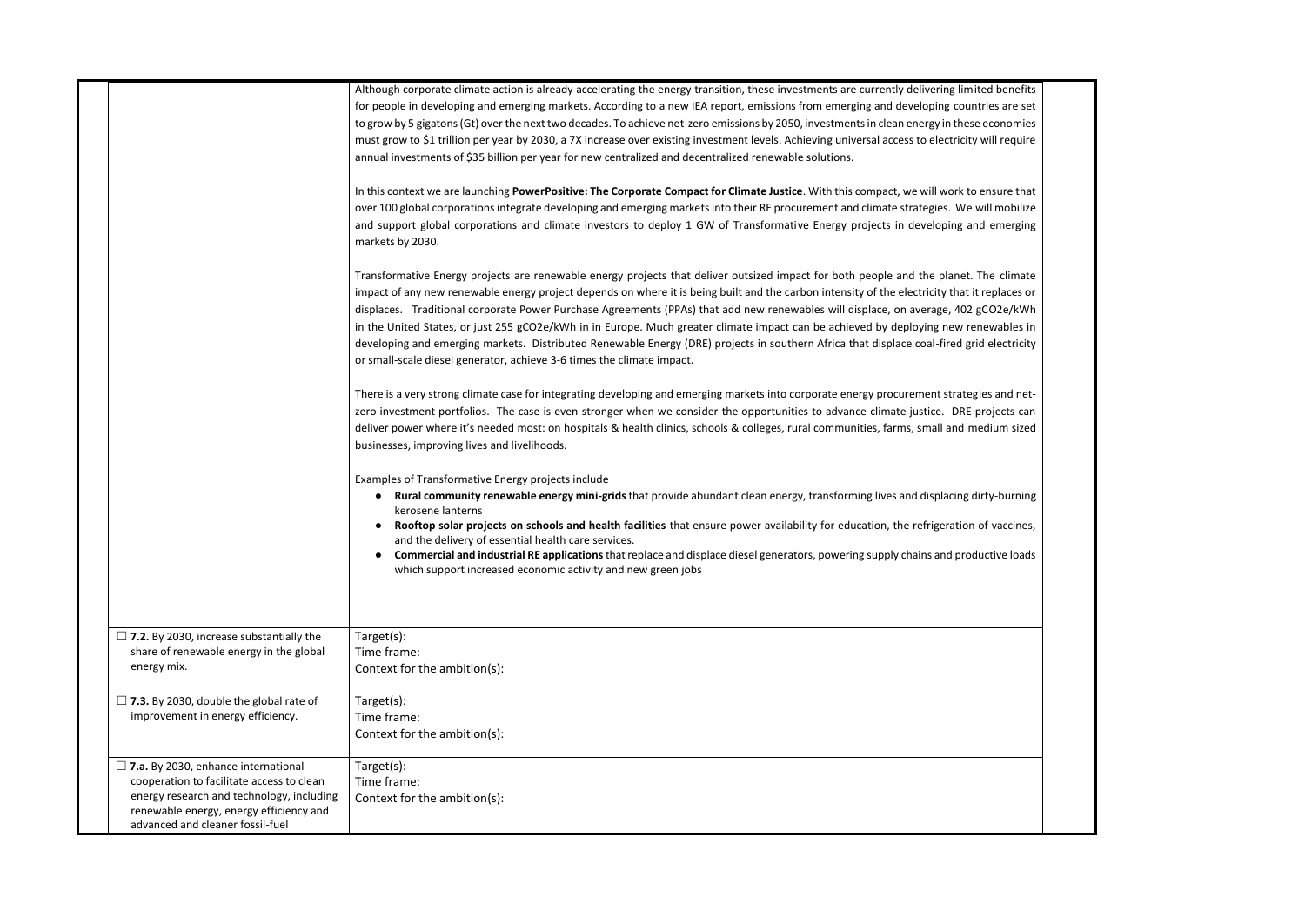| technology, and promote investment in<br>energy infrastructure and clean energy<br>technology.                                                                                                                                                                                                                                                       |                                                                                                                                                                      |
|------------------------------------------------------------------------------------------------------------------------------------------------------------------------------------------------------------------------------------------------------------------------------------------------------------------------------------------------------|----------------------------------------------------------------------------------------------------------------------------------------------------------------------|
| $\Box$ 7.b. By 2030, expand infrastructure and<br>upgrade technology for supplying modern<br>and sustainable energy services for all in<br>developing countries, in particular least<br>developed countries, small island<br>developing States, and land-locked<br>developing countries, in accordance with<br>their respective programs of support. | Target(s):<br>Time frame:<br>Context for the ambition(s):                                                                                                            |
| Target(s):<br>Time frame:<br>Context for the ambition(s):                                                                                                                                                                                                                                                                                            | 1.2. Other ambitions in support of SDG7 by 2030 and net-zero emissions by 2050. [Please describe below e.g., coal phase out or reforming fossil fuel subsidies etc.] |

# **SECTION 2: ACTIONS TO ACHIEVE THE AMBITION**  2.1. Please add at least one key action for each of the elaborated ambition(s) from section 1. *[Please add rows as needed]. Description of action (please specify for which ambition from Section 1) Ambition 7.1* **The D-REC Initiative will lead a multi-stakeholder process** to design, deliver and demonstrate new ways to certify and value distributed renewable electricity (DRE). The Initiative will; 1. **Design:** Engage with multiple stakeholders, corporations, climate investors, DRE project developers and standards organizations to design and create a new market instrument, the Distributed Renewable Energy Certificate (D-REC) aligned with several Internationally-accepted climate accounting standards; 2**. Deliver:** Launch an open-source technology platform that will help market participants certify, track, claim, and monetize the positive climate impact of DRE projects; 3. **Demonstrate:** Facilitate a series of pilot projects that demonstrate how the D-REC instrument and technology platform can facilitate new flows of capital into transformative energy projects in developing and emerging markets while supporting corporate and investors' climate objectives. *Jan 2021 to Dec 2022 Description of action (please specify for which ambition from Section 1) Ambition 7.1* **The D-REC Initiative will create a new de-risking financing facility.**  In collaboration with leading global climate investors and ambitious global corporations, we will lead a process to design and create a new financial intermediary. The de-risking facility will help the private sector procure renewable energy attributes, invest in distributed renewable energy projects and accelerate the energy transition in developing and emerging markets. *Sept 2021 to Dec 2030*

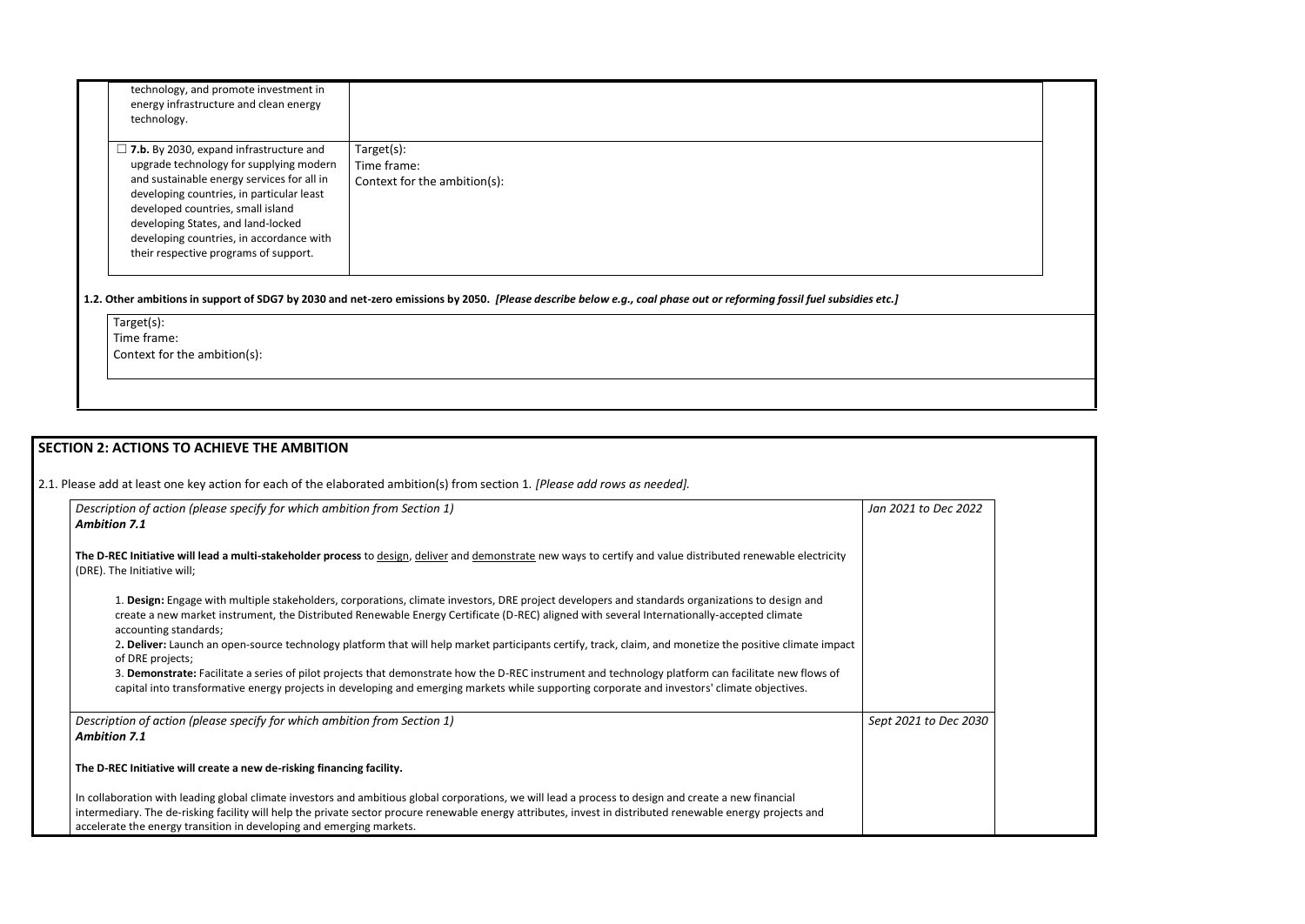| We will mobilize climate investors and global corporations to deploy at least 1 GW of new Transformative Energy projects in developing and emerging markets.<br>We will support these private sector actors to integrate Transformative Energy projects into their energy procurement and climate strategies, set targets and<br>report on their progress. |                    |
|------------------------------------------------------------------------------------------------------------------------------------------------------------------------------------------------------------------------------------------------------------------------------------------------------------------------------------------------------------|--------------------|
| We will also track and report aggregated progress towards the 1 GW target and highlight examples of best practice in corporate RE procurement.                                                                                                                                                                                                             |                    |
| Description of action (please specify for which ambition from Section 1)                                                                                                                                                                                                                                                                                   | Start and end date |
| Description of action (please specify for which ambition from Section 1)                                                                                                                                                                                                                                                                                   | Start and end date |
|                                                                                                                                                                                                                                                                                                                                                            |                    |

## **SECTION 3: OUTCOMES**

3.1*.* Please add at least one measurable and time-based outcome for **each** of the actions from section 2. *[Please add rows as needed].*

| Outcome                                                                                                                                | Date          |
|----------------------------------------------------------------------------------------------------------------------------------------|---------------|
| The D-REC market instrument will be designed, delivered and demonstrated. Two or more pilot projects will demonstrate how corporate RE | December 2022 |
| procurement can be leveraged to deploy new Transformative Energy projects in developing and emerging markets.                          |               |
| Corporate RE procurement will support the deployment of over 1 GW of zero-carbon Transformative Energy by 2030                         | December 2030 |

## **SECTION 4: REQUIRED RESOURCES AND SUPPORT**

4.1. Please specify required finance and investments for **each** of the actions in section 2.

#### 1. **The D-REC Initiative will lead a multi-stakeholder process**

- a. \$2m over 2 years to drive the initial process, create the D-REC technology platform and initiate the demonstration projects. (2021-2022)
- b. \$3m over next 5 years to continue development and maintenance of the D-REC tech platform, released as open-source public good (2022-2027)
- c. \$4m over 8 years to lead ongoing market development and advocacy work, tracking and reporting. (2022-2030)

### **2. The D-REC Initiative will create a new de-risking financing facility.**

- **a.** \$2m in grant funding over 2 years to design, structure and pilot the de-risking facility (2022-2023)
- b. \$20m investment capital over 2 years to build large pipeline of Transformative Energy projects (2023-2024)
- **c.** \$100m investment capital over 6 years to de-risk private sector investments into Transformative Energy project (2025-2030)

4.2. [For countries only] In case support is required for the actions in section 2, please select from below and describe the required support and specify for which action.

*[Examples of support for Member States could include: Access to low-cost affordable debt through strategic de-risking instruments, capacity building in data collection; development of integrated energy plans and energy transition pathways; technical assistance, etc.]*

| Financing | $\sim$      |
|-----------|-------------|
|           | Description |
|           |             |





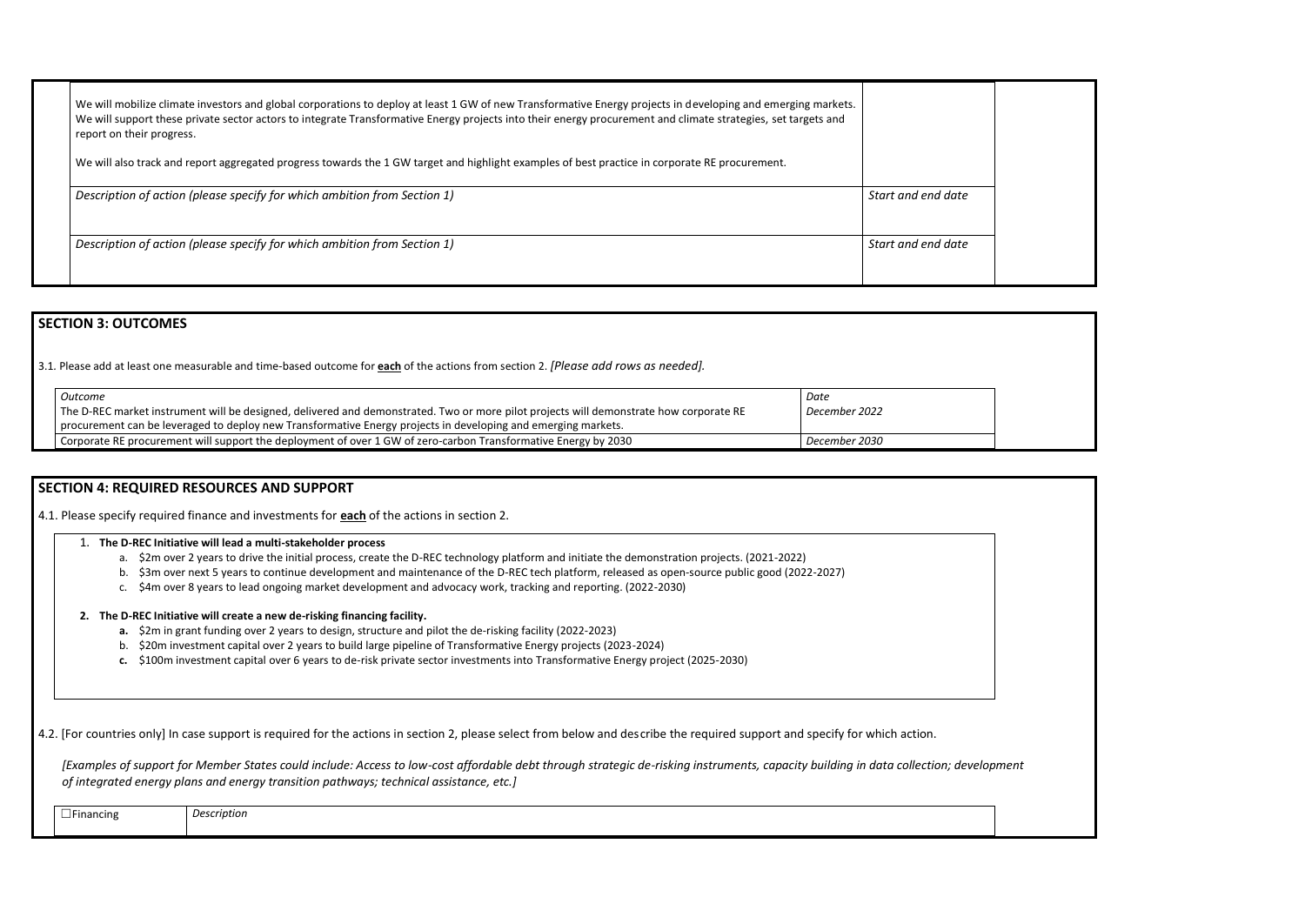| $\Box$ In-Kind contribution             | Description |
|-----------------------------------------|-------------|
| $\Box$ Technical Support                | Description |
| $\Box$ Other/Please specify Description |             |
|                                         |             |

# **SECTION 5: IMPACT**

 $\blacksquare$ 

5.1. Countries planned for implementation including the number of people potentially impacted.

|       | 1 GW of new renewables will generate approximately 1.4 TWh per year of zero-carbon energy, enough to provide 4.6 million people with access to the Modern Energy Minimum of 300<br>kWh/year of household energy.                                                                                                                                                                                      |
|-------|-------------------------------------------------------------------------------------------------------------------------------------------------------------------------------------------------------------------------------------------------------------------------------------------------------------------------------------------------------------------------------------------------------|
|       | It is not yet possible to provide country level estimates for the number of people potentially impacted. However, we have already identified 41 countries where global corporations have<br>reported electricity consumption and Scope 2 emissions. We anticipate that corporate renewable energy procurement activities will potentially involve these and other developing and<br>emerging markets. |
|       | Botswana                                                                                                                                                                                                                                                                                                                                                                                              |
|       | Burundi                                                                                                                                                                                                                                                                                                                                                                                               |
|       | Cameroon                                                                                                                                                                                                                                                                                                                                                                                              |
|       | Cote d'Ivoire                                                                                                                                                                                                                                                                                                                                                                                         |
|       | Eswatini                                                                                                                                                                                                                                                                                                                                                                                              |
|       | Gabon                                                                                                                                                                                                                                                                                                                                                                                                 |
|       | Ghana                                                                                                                                                                                                                                                                                                                                                                                                 |
|       | Mozambique                                                                                                                                                                                                                                                                                                                                                                                            |
|       | Namibia                                                                                                                                                                                                                                                                                                                                                                                               |
|       | Nigeria                                                                                                                                                                                                                                                                                                                                                                                               |
|       | Rwanda                                                                                                                                                                                                                                                                                                                                                                                                |
|       | Senegal                                                                                                                                                                                                                                                                                                                                                                                               |
|       | Seychelles                                                                                                                                                                                                                                                                                                                                                                                            |
|       | Sierra Leone                                                                                                                                                                                                                                                                                                                                                                                          |
|       | Tanzania                                                                                                                                                                                                                                                                                                                                                                                              |
|       | Zambia                                                                                                                                                                                                                                                                                                                                                                                                |
|       | Bangladesh                                                                                                                                                                                                                                                                                                                                                                                            |
|       | Cambodia                                                                                                                                                                                                                                                                                                                                                                                              |
| Laos  |                                                                                                                                                                                                                                                                                                                                                                                                       |
|       | Mongolia                                                                                                                                                                                                                                                                                                                                                                                              |
|       | Myanmar                                                                                                                                                                                                                                                                                                                                                                                               |
| Nepal |                                                                                                                                                                                                                                                                                                                                                                                                       |
|       | <b>Timor Leste</b>                                                                                                                                                                                                                                                                                                                                                                                    |
|       | <b>Bolivia</b>                                                                                                                                                                                                                                                                                                                                                                                        |
|       | Caribbean                                                                                                                                                                                                                                                                                                                                                                                             |
| Cuba  |                                                                                                                                                                                                                                                                                                                                                                                                       |
| Cuba  |                                                                                                                                                                                                                                                                                                                                                                                                       |
|       | Ecuador                                                                                                                                                                                                                                                                                                                                                                                               |

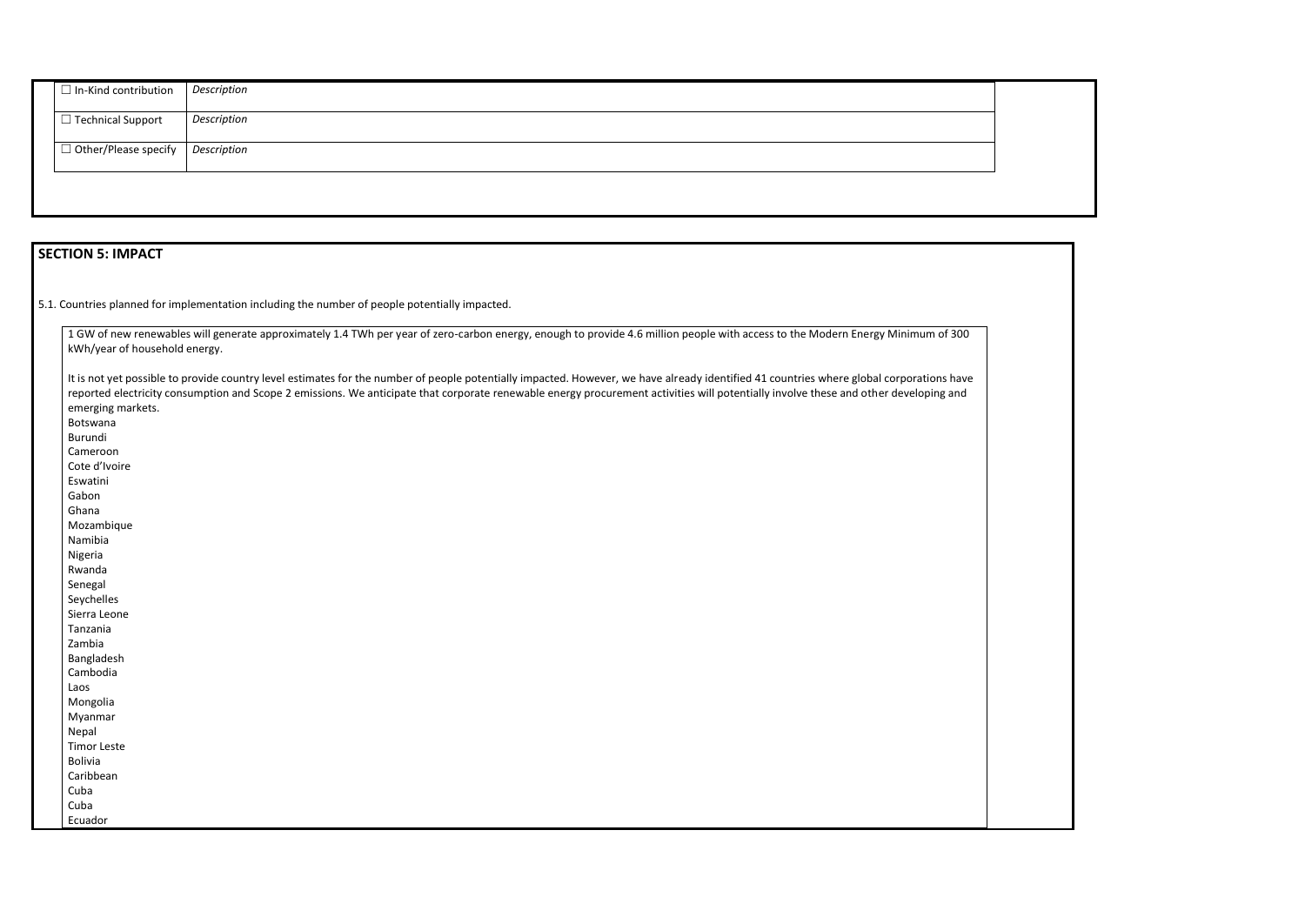| Puerto Rico                  |  |  |
|------------------------------|--|--|
| Saint Lucia                  |  |  |
| Surinam                      |  |  |
| <b>Trinidad &amp; Tobago</b> |  |  |
| Uruguay                      |  |  |
| Venezuela                    |  |  |
| Cook Islands                 |  |  |
| Fiji                         |  |  |
| New Caledonia                |  |  |
| Papua New Guinea             |  |  |
| Samoa                        |  |  |
| Solomon Islands              |  |  |
| Tonga                        |  |  |
|                              |  |  |
|                              |  |  |
|                              |  |  |
|                              |  |  |

5.2. Alignment with the 2030 Agenda for Sustainable Development – Please describe how **each** of the actions from section 2 impact advancing the SDGs by 2030. *[up to 500 words, please upload supporting strategy documents as needed]* 

#### **1. The D-REC Initiative will lead a multi-stakeholder process**

- 250,000+ tonnes annual carbon reductions
- USD 300M+ catalyzed from the private sector (~USD 100M/year level)
- 500,000+ sustainable livelihoods improved in underprivileged and underserved communities across the world
- ~2X IRR improvement of the DRE projects hence accelerated deployment of DRE in emerging markets

The D-REC initiative will provide new sources of revenue to local renewable energy project developers and entrepreneurs, enabling them to engage in global climate markets (SDG 13- Climate Action) and reduce energy poverty (SDG7-Sustainable Energy for All) in the underprivileged and underserved communities across Sub-Saharan Africa and other developing regions in the world. Our Ambition by 2026 is to achieve;

By mobilizing corporate investment in transformative energy such as rural community energy mini-grids and rooftop solar in health clinics and schools, our ambition not only addresses SDG 7 and 13, but also SDG to address the following other SDGs.



#### **2. The D-REC Initiative will create a new de-risking financing facility**

While there has been some progress to scale up financing for SDG 7, a huge gap still exists as outlined in section 1 above. And although global corporations are now starting to commit to bold climate action, most of the climate finance has not been invested equally or where it is needed the most. The private sector is missing the opportunity to achieve maximum climate and social impact with their RE procurement activities. The D-REC Initiative will address 4 major challenges to mobilize financing for SDG 7;

- Offer long-term off-take agreements from D-REC buyers to cushion against uncertain project revenues
- Provide new hard-currency revenue stream that will help project developers to avert risks from foreign exchange
- Provide the D-REC Platform which lowers transaction costs of aggregation of small systems and projects
- Improved project economics and IRR for DRE projects

 $\mathbf I$ 

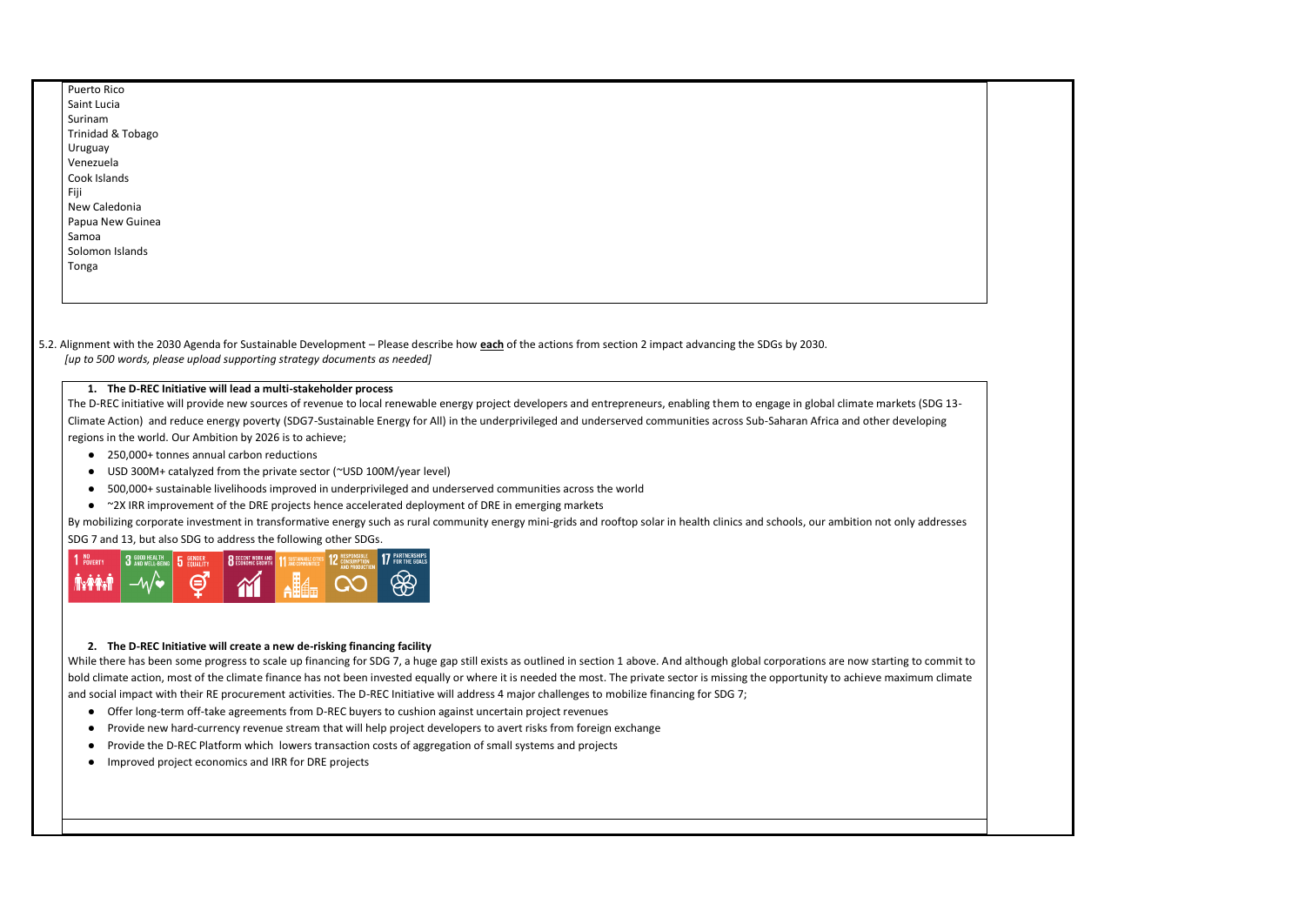5.3. Alignment with Paris Agreement and net-zero by 2050 - Please describe how **each** of the actions from section 2 align with the Paris Agreement and national NDCs (if applicable) and support the net-zero emissions by 2050.

*[up to 500 words, please upload supporting strategy documents as needed]* 

**1. The D-REC Initiative will lead a multi-stakeholder process**

#### **2. The D-REC Initiative will create a new de-risking financing facility**

Corporates are starting to take climate action. Over 1000 companies have signed up for the Science-Based Targets Initiative, setting clearly defined commitments to reduce emissions in line with the Paris Agreement. Similarly, over 290 global companies are also members of the RE100 movement where they are committing to power their businesses with 100% renewable electricity. The D-REC Initiative is creating new ways for global corporations and climate investors to achieve these climate goals and pledges in line with Article 6 of the Paris agreement.

The Initiative will help companies to:

- Reduce Scope 2 emissions and address Scope 3 emissions through collaborations with supply chain partners
- Achieve 3-6 times the climate impact of traditional corporate PPAs in developed markets
- Leverage investment capital to build portfolios of zero-carbon energy projects.

### **SECTION 6: MONITORING AND REPORTING**

The annual reporting will include the total added capacity that was catalyzed through the D-REC instrument, as well as an estimate of beneficiaries that these installations supply energy to. In the reporting, the companies through whose engagement these RE installations have been made possible, will be listed as commercial disclosure permits.

6.1. Please describe how you intend to track the progress of the proposed outcomes in section 3. Please also describe if you intend to use other existing reporting frameworks to track progress on the proposed outcomes.

**I. Stepping up ambition and accelerating action** - Increase contribution of and accelerate the implementation of the SDG7 targets in support of the 2030 Agenda for Sustainable Development for Paris Agreement

I. 1. Does the Energy Compact strengthen and/or add a target, commitment, policy, action related to SDG7 and its linkages to the other SDGs that results in a higher cumulative impact compared to existing *frameworks?* 

For tracking the progress towards the ambition we intend to use the high-resolute data that the D-REC processes, reflecting the performance of all deployed DRE systems that are supported via financing mechanism of the D-REC instrument. Across a very large portfolio of Transformative Energy projects, the D-REC Technology Platform will track and report on every unit (kWh) of electricity generated, with time/date, geographic locations, contextual data about the co-benefits and broader SDG impacts. The tech platform will verify and certify the energy production data, ensuring that impact data is properly attributed and never double-counted.

The D-REC Technology Platform will also be designed to integrate with widely accepted international environmental attribute tracking protocols and standards, such as the I-REC standard.

### **SECTION 7: GUIDING PRINCIPLES CHECKLIST**

Please use the checklist below to validate that the proposed Energy Compact is aligned with the guiding principles.

☒Yes ☐No

*I.2. Does the Energy Compact increase the geographical and/or sectoral coverage of SDG7 related efforts?* ⊠Yes □No

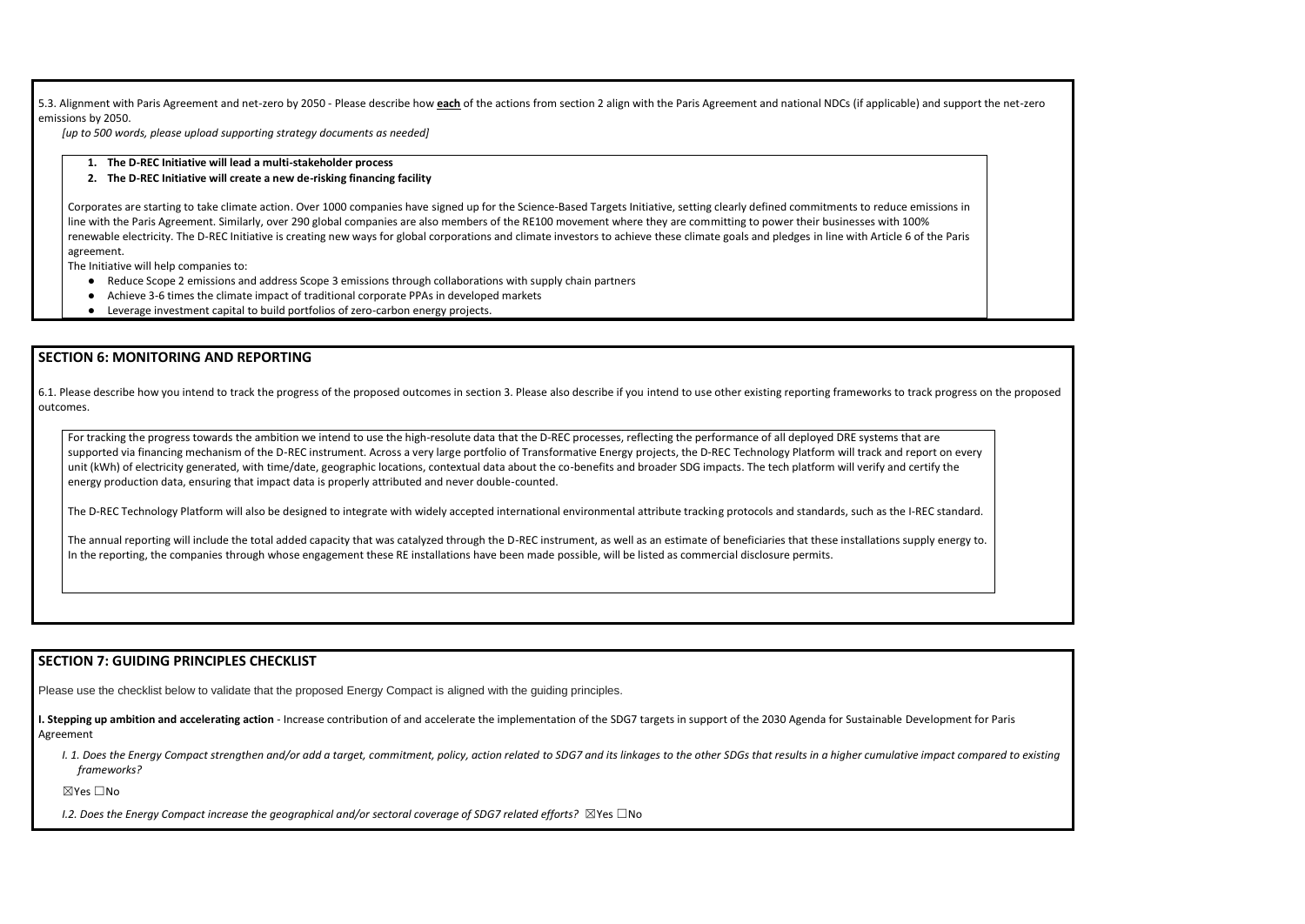I.3. Does the Energy Compact consider inclusion of key priority issues towards achieving SDG7 by 2030 and the net-zero emission goal of the Paris Agreement by 2050 - as defied by latest gloi *data including the outcome of the Technical Working Groups?* ⊠Yes □No II. Alignment with the 2030 agenda on Sustainable Development Goals – Ensure coherence and alignment with SDG implementation plans and strategies by 2030 as well as national development priorities. *II.1. Has the Energy Compact considered enabling actions of SDG7 to reach the other sustainable development goals by 2030?* ⊠Yes □No *II.2. Does the Energy Compact align with national, sectoral, and/or sub-national sustainable development strategies/plans, including SDG implementation plans/roadmaps?* ☒Yes ☐No *II.3. Has the Energy Compact considered a timeframe in line with the Decade of Action?* ⊠Yes □No **III. Alignment with Paris Agreement and net-zero by 2050** - Ensure coherence and alignment with the Nationally Determined Contributions, long term net zero emission strategies. *III.1. Has the Energy Compact considered a timeframe in line with the net-zero goal of the Paris Agreement by 2050?* ⊠Yes □No *III.2. Has the Energy Compact considered energy-related targets and information in the updated/enhanced NDCs?* ⊠Yes □No *III.3. Has the Energy Compact considered alignment with reaching the net-zero emissions goal set by many countries by 2050?* ⊠Yes □No **IV. Leaving no one behind, strengthening inclusion, interlinkages, and synergies** - Enabling the achievement of SDGs and just transition by reflecting interlinkages with other SDGs. *IV.1. Does the Energy Compact include socio-economic impacts of measures being considered?* ⊠Yes □No *IV.2. Does the Energy Compact identify steps towards an inclusive, just energy transition?* ⊠Yes □No *IV.3. Does the Energy Compact consider measures that address the needs of the most vulnerable groups (e.g. those impacted the most by energy transitions, lack of energy access)?* ⊠Yes □ V. Feasibility and Robustness - Commitments and measures are technically sound, feasible, and verifiable based a set of objectives with specific performance indicators, baselines, targets and data baselines, targets and da needed. V.1. Is the information included in the Energy Compact based on updated quality data and sectoral assessments, with clear and transparent methodologies related to the proposed measures? *V.2. Has the Energy Compact considered inclusion of a set of SMART (specific, measurable, achievable, resource-based and time based) objectives?* ⊠Yes □No V.3. Has the Energy Compact considered issues related to means of implementation to ensure feasibility of measures proposed (e.g. cost and financing strategy, technical assistant needs and

## **SECTION 8: ENERGY COMPACT GENERAL INFORMATION**

*policy and regulatory gaps, data and technology)?* ⊠Yes □No

8.1. Title/name of the Energy Compact

PowerPositive: The Corporate Compact for Climate Justice

8.2. Lead entity name (for joint Energy Compacts please list all parties and include, in parenthesis, its entity type, using entity type from below)

The compact will be co-led by both Positive Capital Partners, Inc. and South Pole Carbon Asset Management Ltd.

8.3. Lead entity type

☐ Government

☐ Local/Regional Government

 $\Box$  Multilateral body /Intergovernment

 $\Box$  Non-Governmental Organization (NGO)

☐ Civil Society organization/Youth

 $\Box$  Academic Institution /Scientific Cor

| bal analysis and |  |
|------------------|--|
| nt plans and     |  |
|                  |  |
|                  |  |
|                  |  |
|                  |  |
|                  |  |
|                  |  |
|                  |  |
|                  |  |
| No               |  |
| ata sources as   |  |
| ? ⊠Yes □No       |  |
| l partnerships,  |  |
|                  |  |
|                  |  |
|                  |  |
|                  |  |
|                  |  |
|                  |  |
|                  |  |
|                  |  |
|                  |  |
| tal Organization |  |
| mmunity          |  |